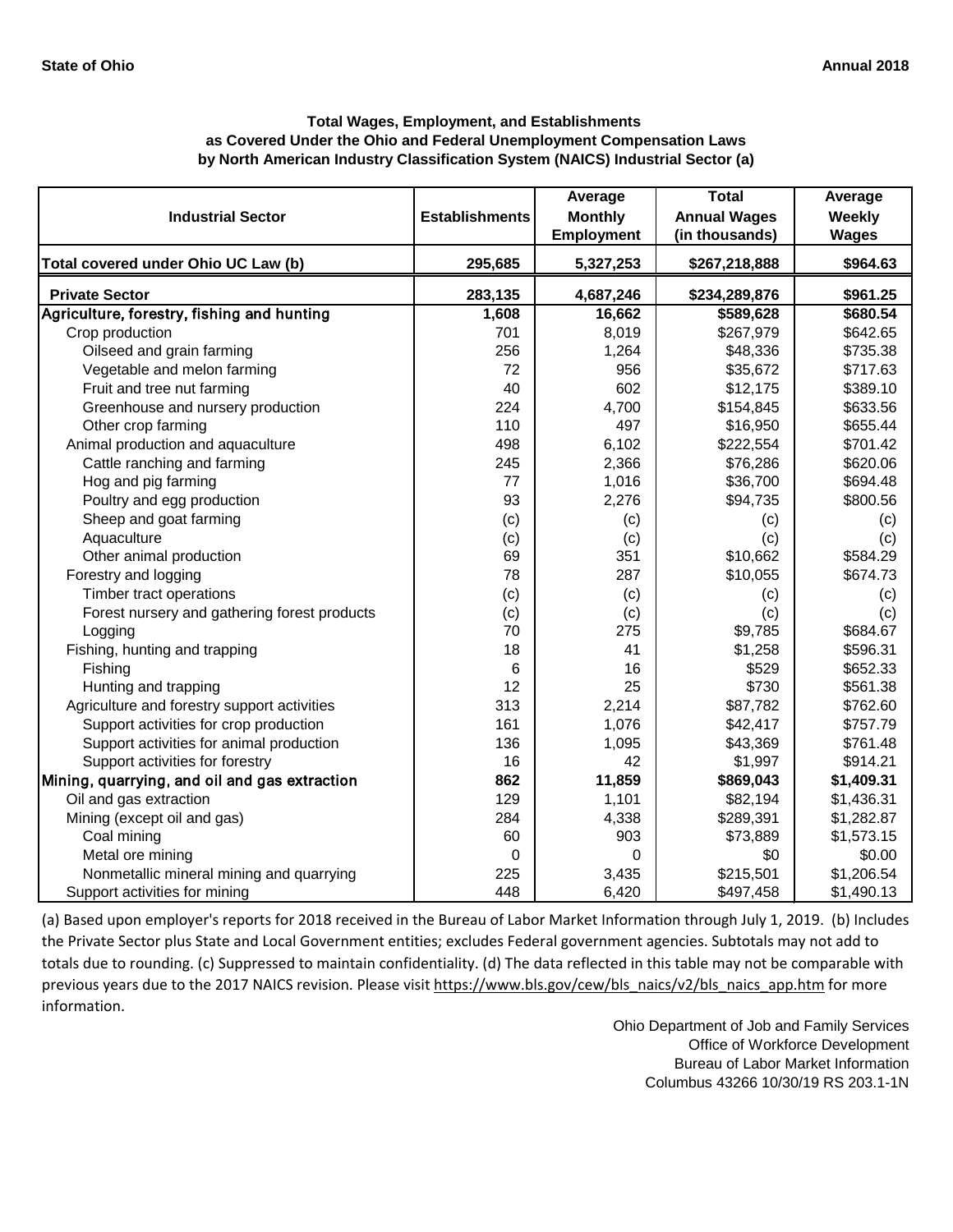|                                               |                       | Average           | <b>Total</b>        | Average      |
|-----------------------------------------------|-----------------------|-------------------|---------------------|--------------|
| <b>Industrial Sector</b>                      | <b>Establishments</b> | <b>Monthly</b>    | <b>Annual Wages</b> | Weekly       |
|                                               |                       | <b>Employment</b> | (in thousands)      | <b>Wages</b> |
| <b>Utilities</b>                              | 596                   | 19,110            | \$1,932,198         | \$1,944.38   |
| <b>Utilities</b>                              | 596                   | 19,110            | \$1,932,198         | \$1,944.38   |
| Power generation and supply                   | 336                   | 12,389            | \$1,320,938         | \$2,050.37   |
| Natural gas distribution                      | 153                   | 5,498             | \$538,755           | \$1,884.62   |
| Water, sewage and other systems               | 108                   | 1,223             | \$72,505            | \$1,139.77   |
| <b>Construction</b>                           | 23,076                | 220,709           | \$13,505,958        | \$1,176.81   |
| Construction of buildings                     | 6,369                 | 47,897            | \$3,009,060         | \$1,208.13   |
| Residential building construction             | 4,638                 | 20,069            | \$1,021,224         | \$978.56     |
| Nonresidential building construction          | 1,732                 | 27,828            | \$1,987,837         | \$1,373.71   |
| Heavy and civil engineering construction      | 1,547                 | 31,895            | \$2,593,107         | \$1,563.50   |
| Utility system construction                   | 797                   | 18,619            | \$1,552,396         | \$1,603.37   |
| Land subdivision                              | 108                   | 520               | \$40,879            | \$1,511.54   |
| Highway, street, and bridge construction      | 439                   | 10,918            | \$873,153           | \$1,538.02   |
| Other heavy construction                      | 204                   | 1,838             | \$126,679           | \$1,325.48   |
| Specialty trade contractors                   | 15,160                | 140,917           | \$7,903,791         | \$1,078.62   |
| Building foundation and exterior contractors  | 3,391                 | 27,710            | \$1,421,769         | \$986.71     |
| Building equipment contractors                | 5,871                 | 70,553            | \$4,233,179         | \$1,153.85   |
| Building finishing contractors                | 3,180                 | 21,327            | \$1,051,910         | \$948.54     |
| Other specialty trade contractors             | 2,718                 | 21,327            | \$1,196,932         | \$1,079.29   |
| Manufacturing                                 | 15,409                | 698,950           | \$42,976,547        | \$1,182.44   |
| Food manufacturing                            | 1,063                 | 61,441            | \$3,225,799         | \$1,009.65   |
| Animal food manufacturing                     | 83                    | 2,873             | \$173,265           | \$1,159.96   |
| Grain and oilseed milling                     | (c)                   | (c)               | (c)                 | (c)          |
| Sugar and confectionery product manufacturing | 91                    | 2,545             | \$86,936            | \$656.85     |
| Fruit and vegetable preserving and specialty  | 75                    | 11,589            | \$702,509           | \$1,165.77   |
| Dairy product manufacturing                   | 71                    | 7,757             | \$580,581           | \$1,439.38   |
| Animal slaughtering and processing            | 143                   | 11,730            | \$521,774           | \$855.42     |
| Seafood product preparation and packaging     | (c)                   | (c)               | (c)                 | (c)          |
| Bakeries and tortilla manufacturing           | 434                   | 12,407            | \$499,386           | \$774.04     |
| Other food manufacturing                      | 125                   | 10,440            | \$514,535           | \$947.79     |
| Beverage and tobacco product manufacturing    | 302                   | 9,612             | \$464,465           | \$929.23     |
| Beverage manufacturing                        | 302                   | 9,612             | \$464,465           | \$929.23     |
| Tobacco manufacturing                         | $\mathbf 0$           | 0                 | \$0                 | \$0.00       |
| <b>Textile mills</b>                          | 54                    | 1,795             | \$108,848           | \$1,166.04   |
| Fiber, yarn, and thread mills                 | (c)                   | (c)               | (c)                 | (c)          |
| Fabric mills                                  | (c)                   | (c)               | (c)                 | (c)          |
| Textile and fabric finishing mills            | 24                    | 933               | \$66,487            | \$1,370.42   |

[\(a\) Based upon employer's reports for 2018 received in t](https://www.bls.gov/cew/bls_naics/v2/bls_naics_app.htm)he Bureau of Labor Market Information through July 1, 2019. (b) [Includes the Private Sector plus State and Local Governm](https://www.bls.gov/cew/bls_naics/v2/bls_naics_app.htm)ent entities; excludes Federal government agencies. Subtotals may [not add to totals due to rounding. \(c\) Suppressed to main](https://www.bls.gov/cew/bls_naics/v2/bls_naics_app.htm)tain confidentiality. (d) The data reflected in this table may not be [comparable with previous years due to the 2017 NAICS](https://www.bls.gov/cew/bls_naics/v2/bls_naics_app.htm) revision. Please visit [https://www.bls.gov/cew/bls\\_naics/v2/bls\\_naics\\_app.htm](https://www.bls.gov/cew/bls_naics/v2/bls_naics_app.htm) for more information.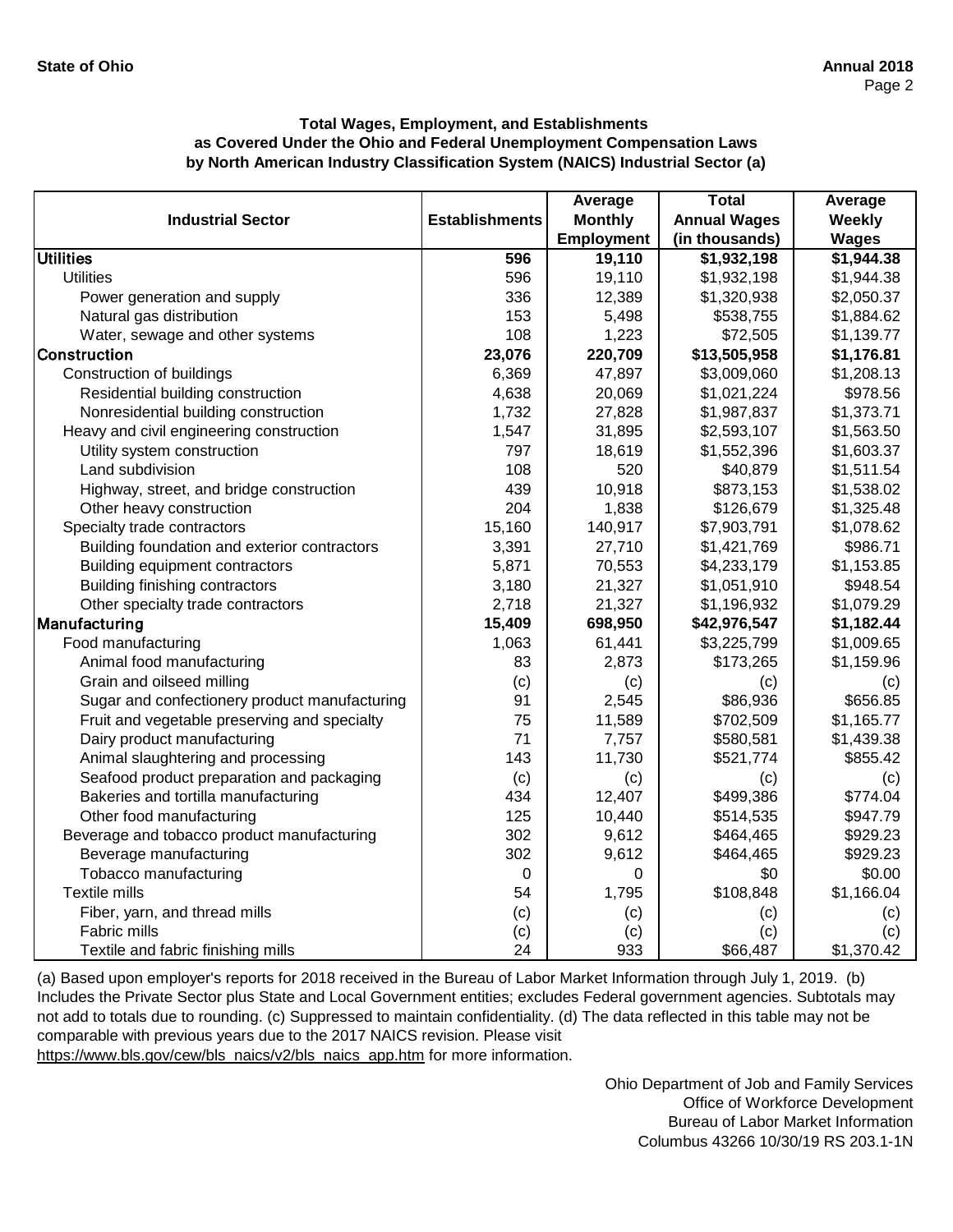|                                             |                       | Average        | <b>Total</b>        | Average      |
|---------------------------------------------|-----------------------|----------------|---------------------|--------------|
| <b>Industrial Sector</b>                    | <b>Establishments</b> | <b>Monthly</b> | <b>Annual Wages</b> | Weekly       |
|                                             |                       | Employment     | (in thousands)      | <b>Wages</b> |
| Textile product mills                       | $\overline{203}$      | 2,444          | \$97,399            | \$766.50     |
| Textile furnishings mills                   | 32                    | 781            | \$33,072            | \$814.00     |
| Other textile product mills                 | 171                   | 1,662          | \$64,326            | \$744.15     |
| Apparel manufacturing                       | 78                    | 1,704          | \$63,911            | \$721.10     |
| Apparel knitting mills                      | (c)                   | (c)            | (c)                 | (c)          |
| Cut and sew apparel manufacturing           | 66                    | 1,629          | \$60,986            | \$719.94     |
| Accessories and other apparel manufacturing | (c)                   | (c)            | (c)                 | (c)          |
| Leather and allied product manufacturing    | 39                    | 873            | \$36,747            | \$809.63     |
| Leather and hide tanning and finishing      | (c)                   | (c)            | (c)                 | (c)          |
| Footwear manufacturing                      | (c)                   | (c)            | (c)                 | (c)          |
| Other leather product manufacturing         | 29                    | 761            | \$32,046            | \$809.38     |
| Wood product manufacturing                  | 595                   | 12,925         | \$557,861           | \$830.06     |
| Sawmills and wood preservation              | 107                   | 1,701          | \$67,883            | \$767.46     |
| Plywood and engineered wood product mfg.    | 56                    | 1,806          | \$75,113            | \$799.75     |
| Other wood product manufacturing            | 433                   | 9,418          | \$414,865           | \$847.17     |
| Paper manufacturing                         | 328                   | 20,101         | \$1,228,972         | \$1,175.75   |
| Pulp, paper, and paperboard mills           | 27                    | 2,191          | \$168,516           | \$1,478.87   |
| Converted paper product manufacturing       | 301                   | 17,910         | \$1,060,456         | \$1,138.65   |
| Printing and related support activities     | 1,174                 | 21,375         | \$977,814           | \$879.73     |
| Petroleum and coal products manufacturing   | 111                   | 4,692          | \$514,425           | \$2,108.25   |
| Chemical manufacturing                      | 798                   | 45,680         | \$4,053,464         | \$1,706.48   |
| Basic chemical manufacturing                | 186                   | 9,542          | \$837,110           | \$1,687.13   |
| Resin, rubber, and artificial fibers mfg.   | 117                   | 5,160          | \$447,724           | \$1,668.60   |
| Agricultural chemical manufacturing         | 27                    | 1,672          | \$176,126           | \$2,025.94   |
| Pharmaceutical and medicine manufacturing   | 61                    | 5,388          | \$436,168           | \$1,556.65   |
| Paint, coating, and adhesive manufacturing  | 132                   | 8,105          | \$611,658           | \$1,451.29   |
| Soap, cleaning compound, and toiletry mfg.  | 117                   | 10,468         | \$1,165,623         | \$2,141.37   |
| Other chemical product and preparation mfg. | 159                   | 5,344          | \$379,055           | \$1,363.98   |
| Plastics and rubber products manufacturing  | 860                   | 57,881         | \$2,911,435         | \$967.33     |
| Plastics product manufacturing              | 669                   | 44,821         | \$2,178,062         | \$934.52     |
| Rubber product manufacturing                | 191                   | 13,060         | \$733,373           | \$1,079.92   |
| Nonmetallic mineral product manufacturing   | 672                   | 27,301         | \$1,651,922         | \$1,163.62   |
| Clay product and refractory manufacturing   | 93                    | 4,537          | \$232,778           | \$986.69     |
| Glass and glass product manufacturing       | 88                    | 8,275          | \$448,133           | \$1,041.48   |
| Cement and concrete product manufacturing   | 295                   | 5,916          | \$319,863           | \$1,039.85   |

[\(a\) Based upon employer's reports for 2018 received in t](https://www.bls.gov/cew/bls_naics/v2/bls_naics_app.htm)he Bureau of Labor Market Information through July 1, 2019. (b) [Includes the Private Sector plus State and Local Governm](https://www.bls.gov/cew/bls_naics/v2/bls_naics_app.htm)ent entities; excludes Federal government agencies. Subtotals may [not add to totals due to rounding. \(c\) Suppressed to main](https://www.bls.gov/cew/bls_naics/v2/bls_naics_app.htm)tain confidentiality. (d) The data reflected in this table may not be [comparable with previous years due to the 2017 NAICS](https://www.bls.gov/cew/bls_naics/v2/bls_naics_app.htm) revision. Please visit

[https://www.bls.gov/cew/bls\\_naics/v2/bls\\_naics\\_app.htm](https://www.bls.gov/cew/bls_naics/v2/bls_naics_app.htm) for more information.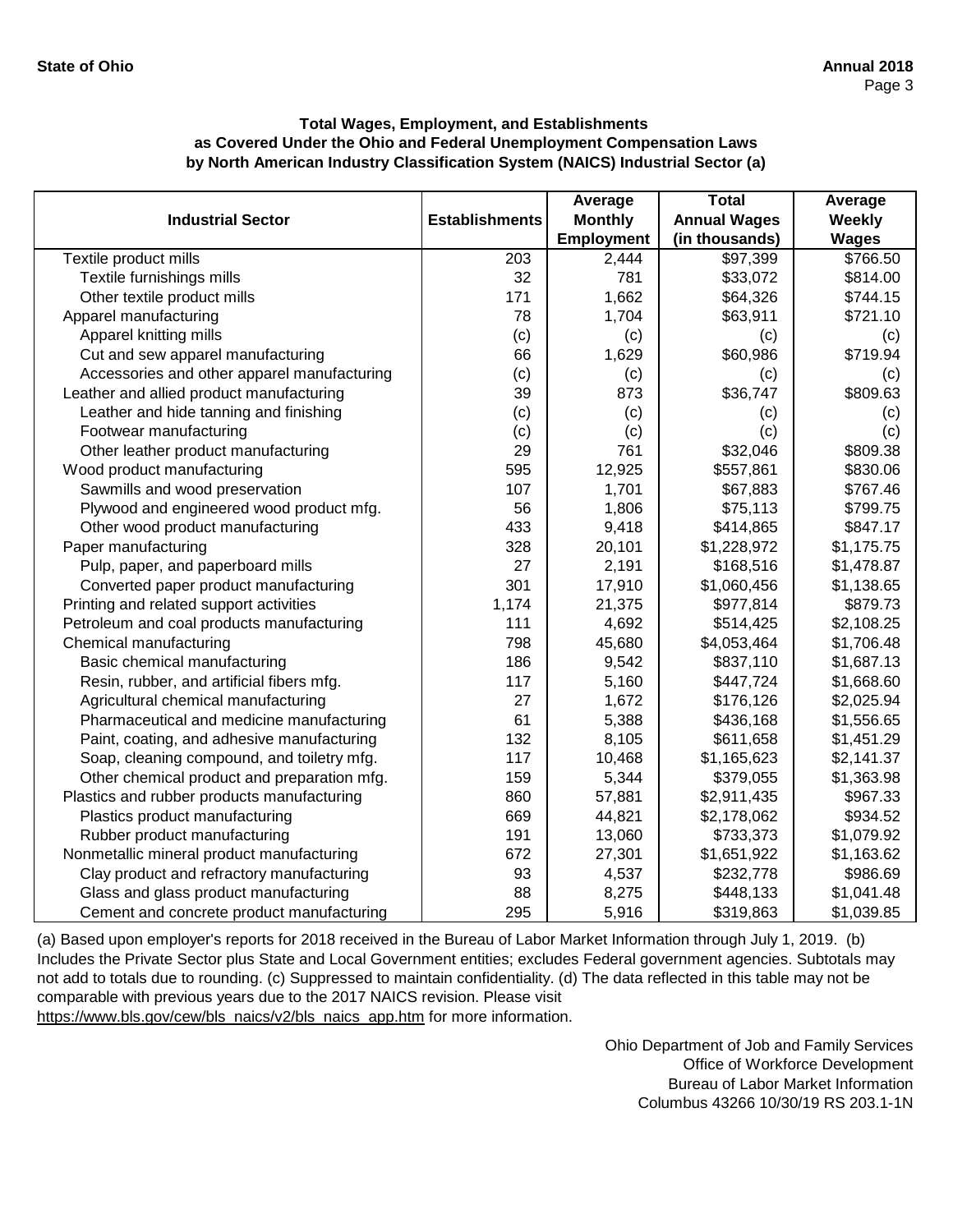|                                               |                       | Average           | <b>Total</b>        | Average       |
|-----------------------------------------------|-----------------------|-------------------|---------------------|---------------|
| <b>Industrial Sector</b>                      | <b>Establishments</b> | <b>Monthly</b>    | <b>Annual Wages</b> | <b>Weekly</b> |
|                                               |                       | <b>Employment</b> | (in thousands)      | <b>Wages</b>  |
| Lime and gypsum product manufacturing         | $\overline{17}$       | 609               | \$41,514            | \$1,310.38    |
| Other nonmetallic mineral products            | 179                   | 7,965             | \$609,634           | \$1,471.96    |
| Primary metal manufacturing                   | 446                   | 35,764            | \$2,480,168         | \$1,333.62    |
| Iron and steel mills and ferroalloy mfg.      | 61                    | 7,769             | \$691,119           | \$1,710.83    |
| Steel product mfg. from purchased steel       | 101                   | 7,892             | \$549,297           | \$1,338.56    |
| Alumina and aluminum production               | 47                    | 3,604             | \$193,670           | \$1,033.52    |
| Other nonferrous metal production             | 52                    | 5,083             | \$386,332           | \$1,461.54    |
| Foundries                                     | 186                   | 11,417            | \$659,750           | \$1,111.27    |
| Fabricated metal product manufacturing        | 3,536                 | 102,072           | \$5,765,153         | \$1,086.17    |
| Forging and stamping                          | 219                   | 10,292            | \$618,531           | \$1,155.79    |
| Cutlery and handtool manufacturing            | 83                    | 3,628             | \$205,877           | \$1,091.25    |
| Architectural and structural metals mfg.      | 664                   | 17,939            | \$928,693           | \$995.60      |
| Boiler, tank, and shipping container mfg.     | 108                   | 7,735             | \$533,556           | \$1,326.52    |
| Hardware manufacturing                        | 29                    | 1,230             | \$59,955            | \$937.58      |
| Spring and wire product manufacturing         | 78                    | 2,681             | \$133,255           | \$955.81      |
| Machine shops and threaded product mfg.       | 1,534                 | 25,762            | \$1,374,272         | \$1,025.87    |
| Coating, engraving, and heat treating metals  | 478                   | 13,325            | \$662,150           | \$955.60      |
| Other fabricated metal product manufacturing  | 345                   | 19,481            | \$1,248,863         | \$1,232.83    |
| Machinery manufacturing                       | 1,848                 | 79,907            | \$5,175,069         | \$1,245.46    |
| Ag., construction, and mining machinery mfg.  | 116                   | 6,709             | \$382,018           | \$1,095.00    |
| Industrial machinery manufacturing            | 243                   | 10,218            | \$645,596           | \$1,215.02    |
| Commercial and service industry machinery     | 107                   | 3,640             | \$209,442           | \$1,106.50    |
| HVAC and commercial refrigeration equipment   | 86                    | 6,717             | \$440,607           | \$1,261.46    |
| Metalworking machinery manufacturing          | 809                   | 22,655            | \$1,389,814         | \$1,179.73    |
| Turbine and power transmission equipment mfg. | 78                    | 3,895             | \$269,854           | \$1,332.46    |
| Other general purpose machinery manufacturing | 409                   | 26,072            | \$1,837,739         | \$1,355.52    |
| Computer and electronic product manufacturing | 527                   | 20,872            | \$1,448,855         | \$1,334.92    |
| Computer and peripheral equipment mfg.        | 28                    | 1,153             | \$77,331            | \$1,290.08    |
| Communications equipment manufacturing        | 40                    | 1,822             | \$139,043           | \$1,467.83    |
| Audio and video equipment manufacturing       | 9                     | 125               | \$6,893             | \$1,063.92    |
| Semiconductor and electronic component mfg.   | 136                   | 6,596             | \$396,204           | \$1,155.08    |
| Electronic instrument manufacturing           | 306                   | 10,842            | \$802,168           | \$1,422.83    |
| Magnetic media manufacturing and reproducing  | 9                     | 335               | \$27,216            | \$1,564.65    |
| Electrical equipment and appliance mfg.       | 335                   | 26,604            | \$1,594,622         | \$1,152.67    |
| Electric lighting equipment manufacturing     | (c)                   | (c)               | (c)                 | (c)           |

[\(a\) Based upon employer's reports for 2018 received in t](https://www.bls.gov/cew/bls_naics/v2/bls_naics_app.htm)he Bureau of Labor Market Information through July 1, 2019. (b) [Includes the Private Sector plus State and Local Governm](https://www.bls.gov/cew/bls_naics/v2/bls_naics_app.htm)ent entities; excludes Federal government agencies. Subtotals may [not add to totals due to rounding. \(c\) Suppressed to main](https://www.bls.gov/cew/bls_naics/v2/bls_naics_app.htm)tain confidentiality. (d) The data reflected in this table may not be [comparable with previous years due to the 2017 NAICS](https://www.bls.gov/cew/bls_naics/v2/bls_naics_app.htm) revision. Please visit

[https://www.bls.gov/cew/bls\\_naics/v2/bls\\_naics\\_app.htm](https://www.bls.gov/cew/bls_naics/v2/bls_naics_app.htm) for more information.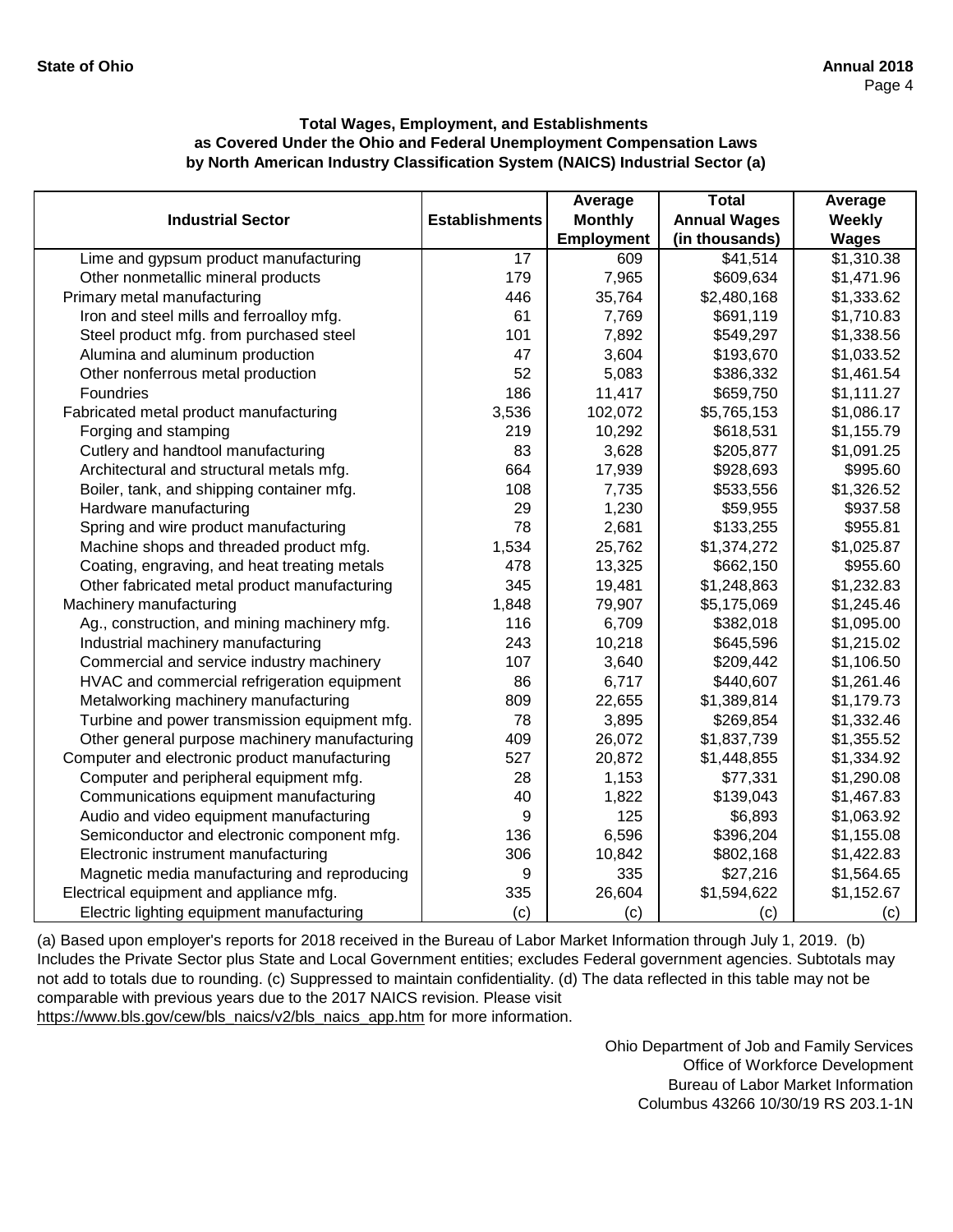|                                               |                       | Average        | <b>Total</b>        | Average      |
|-----------------------------------------------|-----------------------|----------------|---------------------|--------------|
| <b>Industrial Sector</b>                      | <b>Establishments</b> | <b>Monthly</b> | <b>Annual Wages</b> | Weekly       |
|                                               |                       | Employment     | (in thousands)      | <b>Wages</b> |
| Household appliance manufacturing             | (c)                   | (c)            | (c)                 | (c)          |
| Electrical equipment manufacturing            | 161                   | 7,909          | \$565,385           | \$1,374.77   |
| Other electrical equipment and component mfg. | 117                   | 6,396          | \$379,239           | \$1,140.33   |
| Transportation equipment manufacturing        | 785                   | 128,116        | \$8,792,815         | \$1,319.85   |
| Motor vehicle manufacturing                   | 28                    | 22,046         | \$1,767,520         | \$1,541.81   |
| Motor vehicle body and trailer manufacturing  | 100                   | 9,504          | \$475,594           | \$962.31     |
| Motor vehicle parts manufacturing             | 471                   | 75,838         | \$4,533,774         | \$1,149.67   |
| Aerospace product and parts manufacturing     | 133                   | 19,238         | \$1,923,588         | \$1,922.87   |
| Railroad rolling stock manufacturing          | 9                     | 235            | \$11,064            | \$904.44     |
| Ship and boat building                        | 15                    | 300            | \$13,872            | \$889.98     |
| Other transportation equipment manufacturing  | 29                    | 955            | \$67,402            | \$1,357.73   |
| Furniture and related product manufacturing   | 723                   | 16,146         | \$739,373           | \$880.65     |
| Household and institutional furniture mfg.    | 528                   | 12,246         | \$545,940           | \$857.37     |
| Office furniture and fixtures manufacturing   | 173                   | 3,142          | \$159,189           | \$974.35     |
| Other furniture related product manufacturing | 22                    | 758            | \$34,244            | \$868.69     |
| Miscellaneous manufacturing                   | 934                   | 21,645         | \$1,087,430         | \$966.15     |
| Medical equipment and supplies manufacturing  | 336                   | 8,972          | \$493,122           | \$1,057.00   |
| Other miscellaneous manufacturing             | 598                   | 12,673         | \$594,308           | \$901.83     |
| lWholesale trade                              | 24,057                | 234,789        | \$16,823,836        | \$1,377.98   |
| Merchant wholesalers, durable goods           | 12,441                | 138,968        | \$9,809,394         | \$1,357.44   |
| Motor vehicle and parts merchant wholesalers  | 940                   | 15,752         | \$886,441           | \$1,082.21   |
| Furniture and furnishing merchant wholesalers | 316                   | 3,691          | \$220,424           | \$1,148.56   |
| Lumber and const. supply merchant wholesalers | 842                   | 7,653          | \$449,809           | \$1,130.27   |
| Commercial equip. merchant wholesalers        | 2,491                 | 28,571         | \$2,655,269         | \$1,787.21   |
| Metal and mineral merchant wholesalers        | 827                   | 11,157         | \$773,180           | \$1,332.65   |
| Appliance and electric goods merchant whls.   | 1,286                 | 12,137         | \$920,387           | \$1,458.38   |
| Hardware and plumbing merchant wholesalers    | 1,009                 | 11,997         | \$760,113           | \$1,218.44   |
| Machinery and supply merchant wholesalers     | 3,485                 | 35,027         | \$2,474,753         | \$1,358.71   |
| Misc. durable goods merchant wholesalers      | 1,247                 | 12,983         | \$669,018           | \$990.94     |
| Merchant wholesalers, nondurable goods        | 5,867                 | 76,901         | \$5,413,335         | \$1,353.71   |
| Paper and paper product merchant wholesalers  | 564                   | 6,041          | \$425,545           | \$1,354.62   |
| Druggists' goods merchant wholesalers         | 679                   | 9,944          | \$1,048,365         | \$2,027.50   |
| Apparel and piece goods merchant wholesalers  | 263                   | 2,118          | \$126,886           | \$1,151.87   |
| Grocery and Related Product Wholesalers       | 1,387                 | 27,111         | \$1,617,584         | \$1,147.40   |
| Farm product raw material merch. whls.        | 244                   | 2,507          | \$118,933           | \$912.46     |

[\(a\) Based upon employer's reports for 2018 received in t](https://www.bls.gov/cew/bls_naics/v2/bls_naics_app.htm)he Bureau of Labor Market Information through July 1, 2019. (b) [Includes the Private Sector plus State and Local Governm](https://www.bls.gov/cew/bls_naics/v2/bls_naics_app.htm)ent entities; excludes Federal government agencies. Subtotals may [not add to totals due to rounding. \(c\) Suppressed to main](https://www.bls.gov/cew/bls_naics/v2/bls_naics_app.htm)tain confidentiality. (d) The data reflected in this table may not be [comparable with previous years due to the 2017 NAICS](https://www.bls.gov/cew/bls_naics/v2/bls_naics_app.htm) revision. Please visit

[https://www.bls.gov/cew/bls\\_naics/v2/bls\\_naics\\_app.htm](https://www.bls.gov/cew/bls_naics/v2/bls_naics_app.htm) for more information.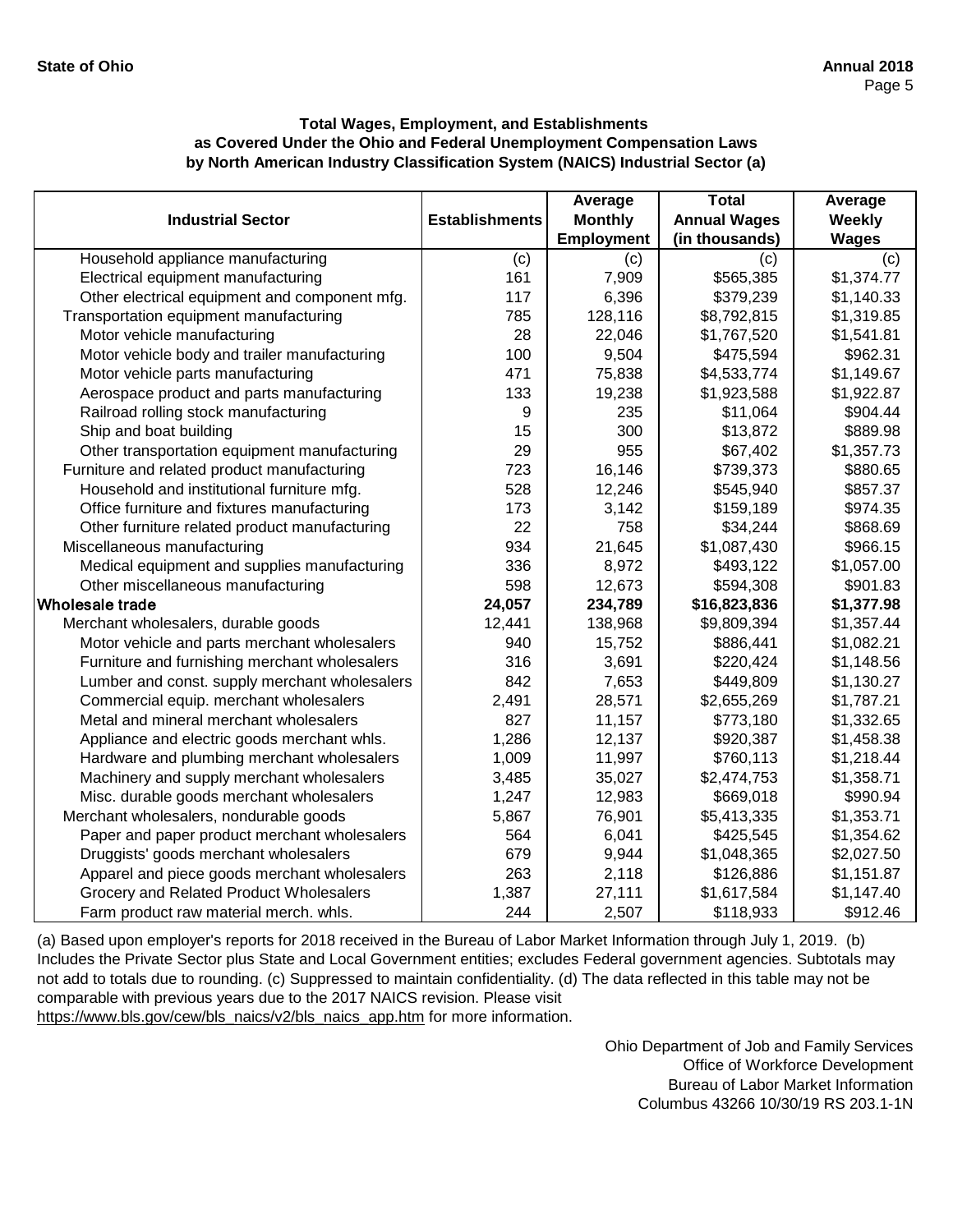|                                               |                       | Average        | <b>Total</b>        | Average      |
|-----------------------------------------------|-----------------------|----------------|---------------------|--------------|
| <b>Industrial Sector</b>                      | <b>Establishments</b> | <b>Monthly</b> | <b>Annual Wages</b> | Weekly       |
|                                               |                       | Employment     | (in thousands)      | <b>Wages</b> |
| Chemical merchant wholesalers                 | 1,118                 | 10,171         | \$965,851           | \$1,826.19   |
| Petroleum merchant wholesalers                | 329                   | 3,325          | \$222,440           | \$1,286.62   |
| Alcoholic beverage merchant wholesalers       | 253                   | 6,025          | \$343,777           | \$1,097.27   |
| Misc. nondurable goods merchant wholesalers   | 1,030                 | 9,660          | \$543,954           | \$1,082.90   |
| Electronic markets and agents and brokers     | 5,749                 | 18,919         | \$1,601,107         | \$1,627.46   |
| <b>Retail trade</b>                           | 35,296                | 563,820        | \$16,155,825        | \$551.04     |
| Motor vehicle and parts dealers               | 4,604                 | 78,852         | \$3,606,801         | \$879.63     |
| Automobile dealers                            | 1,789                 | 49,748         | \$2,588,805         | \$1,000.73   |
| Other motor vehicle dealers                   | 396                   | 4,704          | \$199,661           | \$816.33     |
| Auto parts, accessories, and tire stores      | 2,419                 | 24,401         | \$818,335           | \$644.96     |
| Furniture and home furnishings stores         | 1,409                 | 13,743         | \$472,022           | \$660.50     |
| <b>Furniture stores</b>                       | 656                   | 7,428          | \$281,026           | \$727.52     |
| Home furnishings stores                       | 753                   | 6,315          | \$190,996           | \$581.65     |
| Electronics and appliance stores              | 1,581                 | 15,628         | \$664,912           | \$818.21     |
| Building material and garden supply stores    | 2,655                 | 51,583         | \$1,653,074         | \$616.29     |
| Building material and supplies dealers        | 1,905                 | 44,576         | \$1,442,390         | \$622.27     |
| Lawn and garden equipment and supplies stores | 751                   | 7,007          | \$210,684           | \$578.21     |
| Food and beverage stores                      | 4,860                 | 102,845        | \$2,302,226         | \$430.48     |
| Grocery stores                                | 3,287                 | 91,965         | \$2,085,591         | \$436.12     |
| Specialty food stores                         | 723                   | 6,744          | \$146,316           | \$417.23     |
| Beer, wine, and liquor stores                 | 850                   | 4,136          | \$70,319            | \$326.92     |
| Health and personal care stores               | 3,515                 | 35,920         | \$1,212,780         | \$649.29     |
| Gasoline stations                             | 3,747                 | 36,172         | \$771,545           | \$410.19     |
| Clothing and clothing accessories stores      | 3,628                 | 38,269         | \$722,407           | \$363.02     |
| Clothing stores                               | 2,325                 | 27,573         | \$444,850           | \$310.27     |
| Shoe stores                                   | 621                   | 6,380          | \$113,484           | \$342.06     |
| Jewelry, luggage, and leather goods stores    | 682                   | 4,317          | \$164,073           | \$730.94     |
| Sports, hobby, music instrument, book stores  | 1,707                 | 19,126         | \$360,554           | \$362.54     |
| Sporting goods and musical instrument stores  | 1,480                 | 16,982         | \$328,171           | \$371.63     |
| Book stores and news dealers                  | 227                   | 2,144          | \$32,383            | \$290.48     |
| General merchandise stores                    | 2,574                 | 113,461        | \$2,558,296         | \$433.62     |
| Department stores                             | 432                   | 36,819         | \$692,617           | \$361.75     |
| General merchandise stores, including         |                       |                |                     |              |
| warehouse clubs and supercenters              | 2,142                 | 76,642         | \$1,865,679         | \$468.13     |
| Miscellaneous store retailers                 | 3,673                 | 29,820         | \$647,172           | \$417.35     |
| <b>Florists</b>                               | 514                   | 2,809          | \$48,173            | \$329.81     |

[\(a\) Based upon employer's reports for 2018 received in t](https://www.bls.gov/cew/bls_naics/v2/bls_naics_app.htm)he Bureau of Labor Market Information through July 1, 2019. (b) [Includes the Private Sector plus State and Local Governm](https://www.bls.gov/cew/bls_naics/v2/bls_naics_app.htm)ent entities; excludes Federal government agencies. Subtotals may [not add to totals due to rounding. \(c\) Suppressed to main](https://www.bls.gov/cew/bls_naics/v2/bls_naics_app.htm)tain confidentiality. (d) The data reflected in this table may not be [comparable with previous years due to the 2017 NAICS](https://www.bls.gov/cew/bls_naics/v2/bls_naics_app.htm) revision. Please visit [https://www.bls.gov/cew/bls\\_naics/v2/bls\\_naics\\_app.htm](https://www.bls.gov/cew/bls_naics/v2/bls_naics_app.htm) for more information.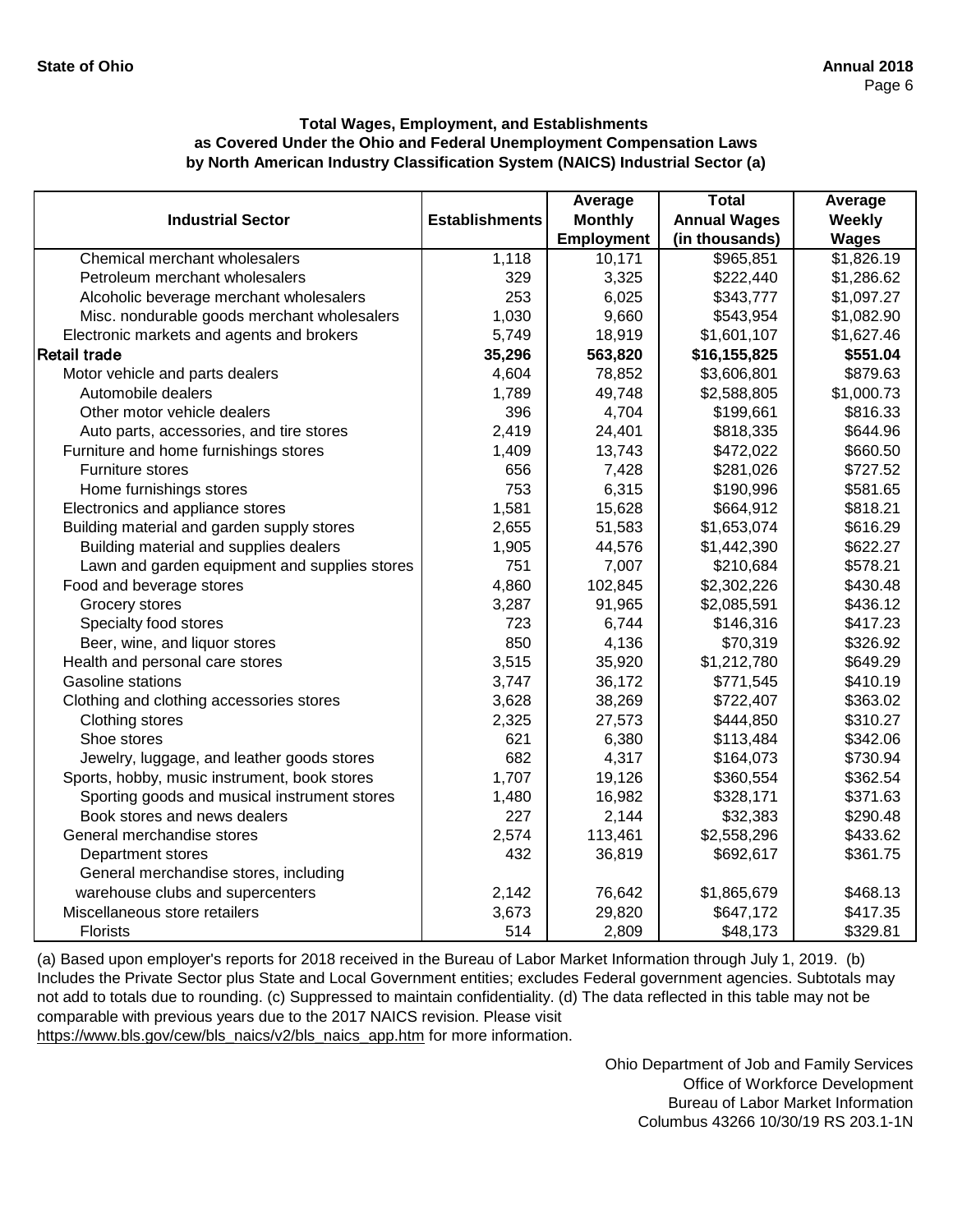|                                              |                       | Average        | <b>Total</b>        | Average      |
|----------------------------------------------|-----------------------|----------------|---------------------|--------------|
| <b>Industrial Sector</b>                     | <b>Establishments</b> | <b>Monthly</b> | <b>Annual Wages</b> | Weekly       |
|                                              |                       | Employment     | (in thousands)      | <b>Wages</b> |
| Office supplies, stationery, and gift stores | 867                   | 7,913          | \$173,285           | \$421.13     |
| Used merchandise stores                      | 680                   | 7,673          | \$140,009           | \$350.90     |
| Other miscellaneous store retailers          | 1,613                 | 11,425         | \$285,706           | \$480.88     |
| Nonstore retailers                           | 1,343                 | 28,399         | \$1,184,036         | \$801.79     |
| Electronic shopping and mail-order houses    | 808                   | 18,707         | \$815,701           | \$838.52     |
| Vending machine operators                    | 162                   | 5,517          | \$166,686           | \$581.08     |
| Direct selling establishments                | 373                   | 4,175          | \$201,650           | \$928.87     |
| <b>Transportation and warehousing</b>        | 8,666                 | 199,530        | \$10,098,146        | \$973.27     |
| Air transportation                           | 149                   | 10,179         | \$1,061,235         | \$2,005.04   |
| Scheduled air transportation                 | 49                    | 4,113          | \$272,607           | \$1,274.75   |
| Nonscheduled air transportation              | 101                   | 6,066          | \$788,628           | \$2,500.12   |
| Rail transportation                          | 8                     | 15             | 939                 | \$1,171.13   |
| Water transportation                         | 47                    | 689            | \$52,920            | \$1,477.94   |
| Sea, coastal, and Great Lakes transportation | 28                    | 431            | \$34,714            | \$1,547.40   |
| Inland water transportation                  | 19                    | 257            | \$18,206            | \$1,361.42   |
| Truck transportation                         | 5,172                 | 71,981         | \$3,811,563         | \$1,018.33   |
| General freight trucking                     | 3,445                 | 53,034         | \$2,829,792         | \$1,026.12   |
| Specialized freight trucking                 | 1,727                 | 18,947         | \$981,772           | \$996.48     |
| Transit and ground passenger transportation  | 456                   | 10,785         | \$262,764           | \$468.56     |
| Urban transit systems                        | 5                     | 69             | \$2,041             | \$570.15     |
| Interurban and rural bus transportation      | 7                     | 497            | \$14,684            | \$568.73     |
| Taxi and limousine service                   | 128                   | 1,453          | \$31,727            | \$420.04     |
| School and employee bus transportation       | 70                    | 4,589          | \$107,842           | \$451.94     |
| Charter bus industry                         | 33                    | 913            | \$26,657            | \$561.48     |
| Other ground passenger transportation        | 214                   | 3,265          | \$79,813            | \$470.13     |
| Pipeline transportation                      | 123                   | 2,065          | \$253,789           | \$2,363.46   |
| Pipeline transportation of crude oil         | (c)                   | (c)            | (c)                 | (c)          |
| Pipeline transportation of natural gas       | 47                    | 543            | \$50,233            | \$1,777.67   |
| Other pipeline transportation                | (c)                   | (c)            | (c)                 | (c)          |
| Scenic and sightseeing transportation        | 23                    | 235            | \$4,910             | \$401.54     |
| Scenic and sightseeing transportation, land  | (c)                   | (c)            | (c)                 | (c)          |
| Scenic and sightseeing transportation, water | 10                    | 115            | 2372                | 396.38       |
| Scenic and sightseeing transportation, other | (c)                   | (c)            | (c)                 | (c)          |
| Support activities for transportation        | 1,298                 | 20,823         | \$1,084,982         | \$1,002.04   |
| Support activities for air transportation    | 208                   | 5,519          | \$286,567           | \$998.46     |

[\(a\) Based upon employer's reports for 2018 received in t](https://www.bls.gov/cew/bls_naics/v2/bls_naics_app.htm)he Bureau of Labor Market Information through July 1, 2019. (b) [Includes the Private Sector plus State and Local Governm](https://www.bls.gov/cew/bls_naics/v2/bls_naics_app.htm)ent entities; excludes Federal government agencies. Subtotals may [not add to totals due to rounding. \(c\) Suppressed to main](https://www.bls.gov/cew/bls_naics/v2/bls_naics_app.htm)tain confidentiality. (d) The data reflected in this table may not be [comparable with previous years due to the 2017 NAICS](https://www.bls.gov/cew/bls_naics/v2/bls_naics_app.htm) revision. Please visit

[https://www.bls.gov/cew/bls\\_naics/v2/bls\\_naics\\_app.htm](https://www.bls.gov/cew/bls_naics/v2/bls_naics_app.htm) for more information.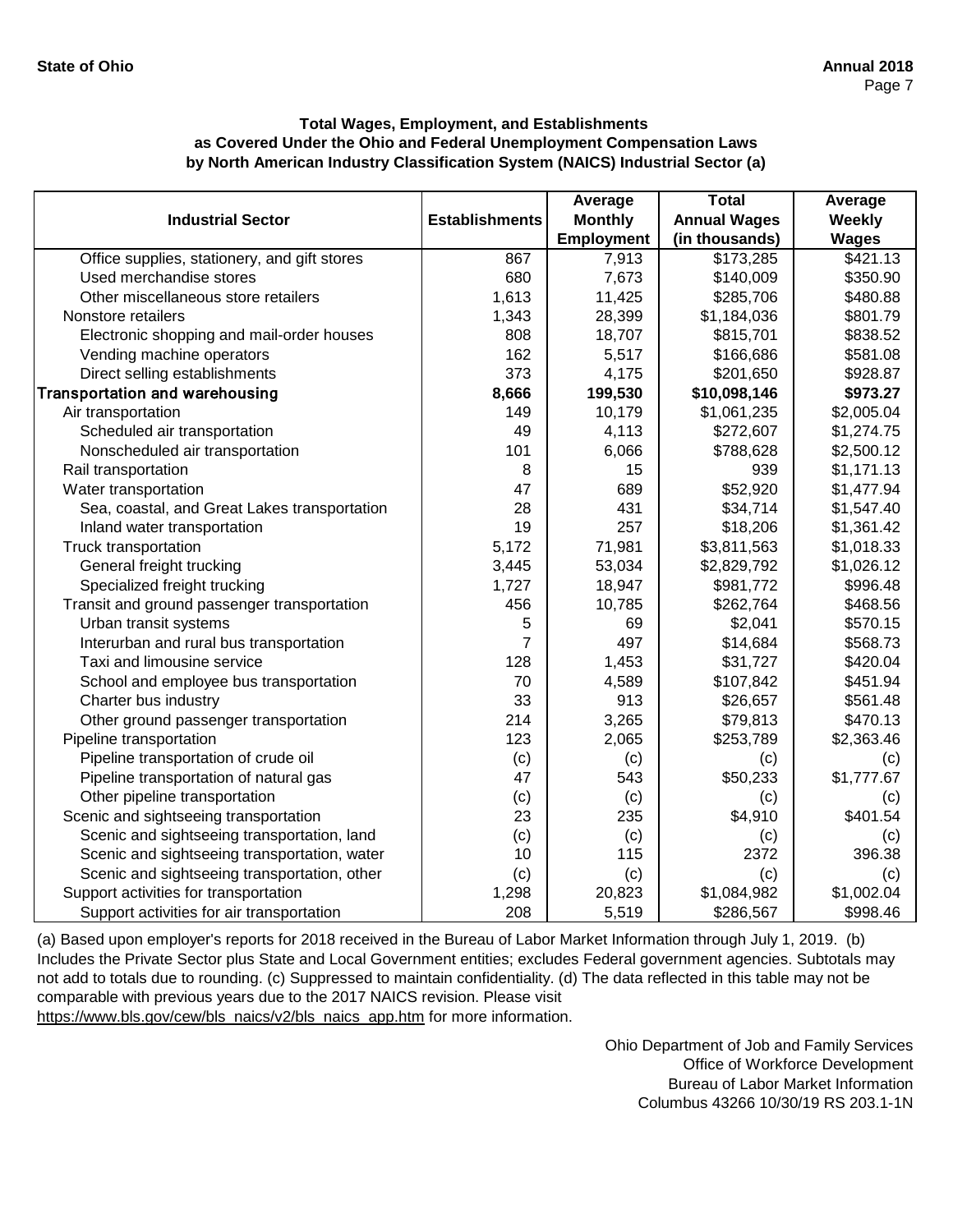|                                                |                       | Average           | <b>Total</b>        | Average       |
|------------------------------------------------|-----------------------|-------------------|---------------------|---------------|
| <b>Industrial Sector</b>                       | <b>Establishments</b> | <b>Monthly</b>    | <b>Annual Wages</b> | <b>Weekly</b> |
|                                                |                       | <b>Employment</b> | (in thousands)      | <b>Wages</b>  |
| Support activities for rail transportation     | 71                    | 1,552             | \$76,400            | \$946.56      |
| Support activities for water transportation    | 39                    | 900               | \$47,477            | \$1,014.58    |
| Support activities for road transportation     | 364                   | 3,484             | \$136,969           | \$755.94      |
| Freight transportation arrangement             | 514                   | 7,707             | \$469,464           | \$1,171.44    |
| Other support activities for transportation    | 102                   | 1,660             | \$68,106            | \$789.08      |
| Postal service                                 | $\Omega$              | 0                 | \$0                 | \$0.00        |
| Couriers and messengers                        | 583                   | 25,720            | \$1,096,963         | \$820.19      |
| Couriers and express delivery services         | 383                   | 23,752            | \$1,021,281         | \$826.88      |
| Local messengers and local delivery            | 200                   | 1,968             | \$75,682            | \$739.38      |
| Warehousing and storage                        | 806                   | 57,040            | \$2,468,081         | \$832.12      |
| Information                                    | 4,616                 | 70,930            | \$4,965,523         | \$1,346.27    |
| Publishing industries (except internet)        | 1,543                 | 21,132            | \$1,589,062         | \$1,446.12    |
| Newspaper, book, and directory publishers      | 592                   | 14,091            | \$919,715           | \$1,255.15    |
| Software publishers                            | 952                   | 7,040             | \$669,347           | \$1,828.35    |
| Motion picture and sound recording industries  | 522                   | 6,259             | \$142,753           | \$438.60      |
| Motion picture and video industries            | 477                   | 6,087             | \$133,817           | \$422.77      |
| Sound recording industries                     | 46                    | 172               | \$8,936             | \$998.62      |
| Broadcasting (except internet)                 | 250                   | 5,967             | \$356,144           | \$1,147.79    |
| Radio and television broadcasting              | 236                   | 5,901             | \$353,896           | \$1,153.40    |
| Cable and other subscription programming       | 14                    | 67                | \$2,247             | \$649.02      |
| Telecommunications                             | 1,144                 | 23,634            | \$1,662,716         | \$1,352.90    |
| Wired and wireless telecommunications carriers | 885                   | 20,786            | \$1,411,228         | \$1,305.62    |
| Satellite telecommunications                   | 19                    | 47                | \$3,184             | \$1,302.88    |
| Other telecommunications                       | 239                   | 2,801             | \$248,305           | \$1,704.67    |
| Data processing, hosting and related services  | 631                   | 7,970             | \$676,228           | \$1,631.67    |
| Other information services                     | 526                   | 5,968             | \$538,620           | \$1,735.63    |
| <b>Finance and insurance</b>                   | 17,515                | 229,394           | \$18,235,962        | \$1,528.77    |
| Monetary authorities - central bank            | (c)                   | (c)               | (c)                 | (c)           |
| Credit intermediation and related activities   | 6,676                 | 97,569            | \$6,579,305         | \$1,296.77    |
| Depository credit intermediation               | 4,441                 | 60,267            | \$3,850,548         | \$1,228.67    |
| Nondepository credit intermediation            | 1,336                 | 21,335            | \$1,476,135         | \$1,330.56    |
| Activities related to credit intermediation    | 899                   | 15,967            | \$1,252,622         | \$1,508.65    |
| Securities, commodity contracts, investments   | 3,711                 | 19,202            | \$2,899,998         | \$2,904.35    |
| Securities and commodity contracts brokerage   | 1,587                 | 9,398             | \$1,661,925         | \$3,400.83    |

[\(a\) Based upon employer's reports for 2018 received in t](https://www.bls.gov/cew/bls_naics/v2/bls_naics_app.htm)he Bureau of Labor Market Information through July 1, 2019. (b) [Includes the Private Sector plus State and Local Governm](https://www.bls.gov/cew/bls_naics/v2/bls_naics_app.htm)ent entities; excludes Federal government agencies. Subtotals may [not add to totals due to rounding. \(c\) Suppressed to main](https://www.bls.gov/cew/bls_naics/v2/bls_naics_app.htm)tain confidentiality. (d) The data reflected in this table may not be [comparable with previous years due to the 2017 NAICS](https://www.bls.gov/cew/bls_naics/v2/bls_naics_app.htm) revision. Please visit [https://www.bls.gov/cew/bls\\_naics/v2/bls\\_naics\\_app.htm](https://www.bls.gov/cew/bls_naics/v2/bls_naics_app.htm) for more information.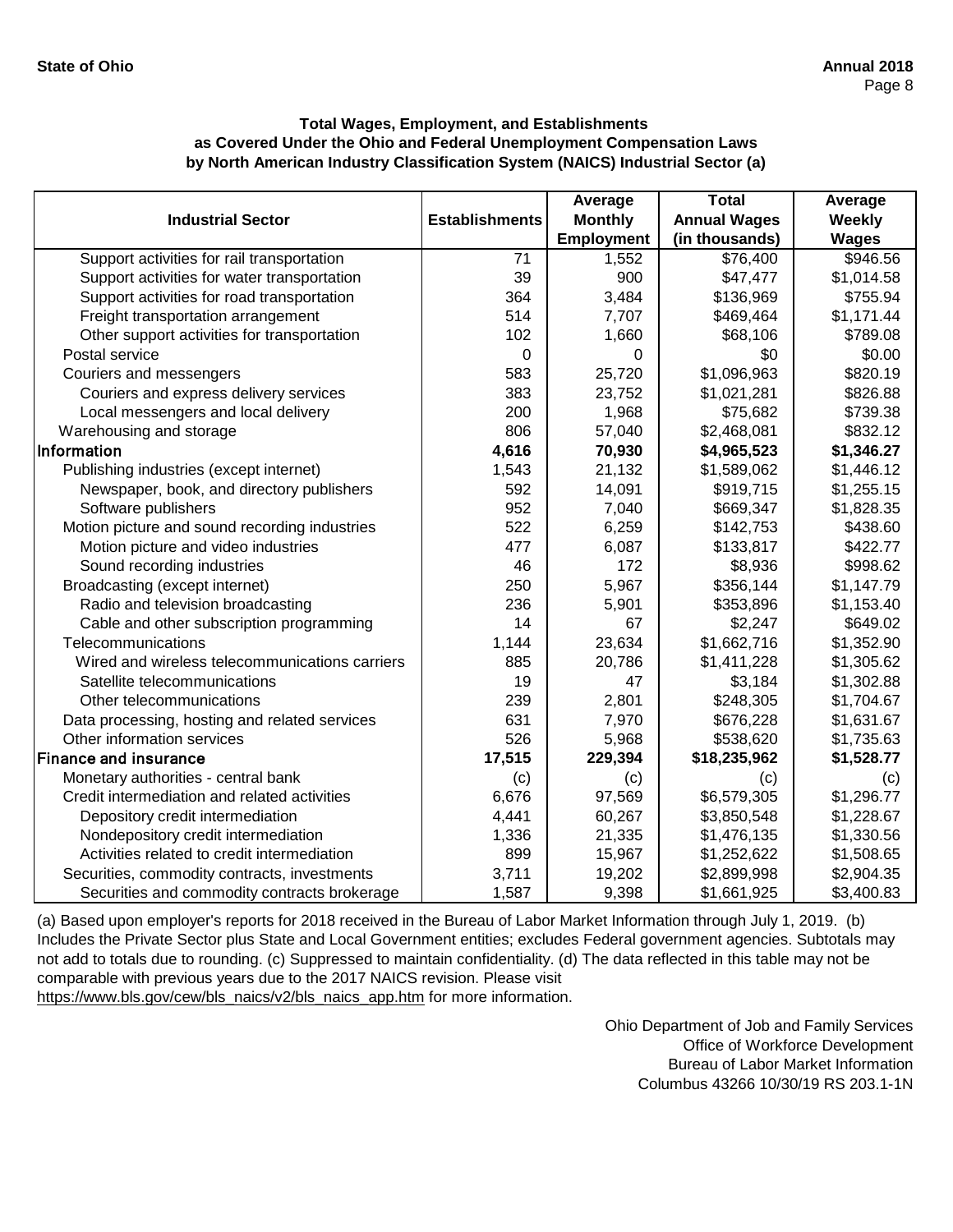|                                              |                       | Average         | <b>Total</b>        | Average      |
|----------------------------------------------|-----------------------|-----------------|---------------------|--------------|
| <b>Industrial Sector</b>                     | <b>Establishments</b> | <b>Monthly</b>  | <b>Annual Wages</b> | Weekly       |
|                                              |                       | Employment      | (in thousands)      | <b>Wages</b> |
| Securities and commodity exchanges           | $\overline{11}$       | $\overline{10}$ | \$854               | \$1,729.00   |
| Other financial investment activities        | 2,114                 | 9,795           | \$1,237,219         | \$2,429.13   |
| Insurance carriers and related activities    | 6,945                 | 111,372         | \$8,623,465         | \$1,489.04   |
| Insurance carriers                           | 1,037                 | 68,709          | \$5,830,843         | \$1,631.96   |
| Insurance agencies and brokerages            | 5,907                 | 42,662          | \$2,792,622         | \$1,258.83   |
| Funds, trusts, and other financial vehicles  | (c)                   | (c)             | (c)                 | (c)          |
| Insurance and employee benefit funds         | (c)                   | (c)             | (c)                 | (c)          |
| Other investment pools and funds             | 127                   | 156             | \$15,827            | \$1,947.90   |
| Real estate and rental and leasing           | 11,268                | 64,155          | \$3,115,686         | \$933.94     |
| Real estate                                  | 9,070                 | 45,159          | \$2,220,200         | \$945.46     |
| Lessors of real estate                       | 3,324                 | 17,003          | \$721,954           | \$816.54     |
| Offices of real estate agents and brokers    | 2,496                 | 6,983           | \$395,198           | \$1,088.42   |
| Activities related to real estate            | 3,250                 | 21,173          | \$1,103,047         | \$1,001.87   |
| Rental and leasing services                  | 2,049                 | 18,320          | \$841,989           | \$883.87     |
| Automotive equipment rental and leasing      | 686                   | 7,335           | \$342,744           | \$898.60     |
| Consumer goods rental                        | 795                   | 5,556           | \$186,680           | \$646.17     |
| General rental centers                       | 105                   | 1,255           | \$52,388            | \$802.81     |
| Machinery and equipment rental and leasing   | 463                   | 4,174           | \$260,177           | \$1,198.79   |
| Lessors of nonfinancial intangible assets    | 150                   | 677             | \$53,496            | \$1,520.17   |
| Professional and technical services          | 33,157                | 262,870         | \$19,872,778        | \$1,453.83   |
| Professional and technical services          | 33,157                | 262,870         | \$19,872,778        | \$1,453.83   |
| Legal services                               | 5,202                 | 31,830          | \$2,305,978         | \$1,393.23   |
| Accounting and bookkeeping services          | 4,053                 | 30,254          | \$2,046,496         | \$1,300.85   |
| Architectural and engineering services       | 3,840                 | 42,297          | \$3,254,177         | \$1,479.54   |
| Specialized design services                  | 957                   | 7,015           | \$539,779           | \$1,479.77   |
| Computer systems design and related services | 8,722                 | 62,651          | \$5,646,948         | \$1,733.33   |
| Management and technical consulting services | 5,972                 | 34,685          | \$2,708,317         | \$1,501.62   |
| Scientific research and development services | 715                   | 17,376          | \$1,610,440         | \$1,782.37   |
| Advertising, PR, and related services        | 1,588                 | 13,007          | \$693,548           | \$1,025.42   |
| Other professional and technical services    | 2,110                 | 23,756          | \$1,067,095         | \$863.83     |
| Management of companies and enterprises      | 2,189                 | 140,729         | \$15,341,145        | \$2,096.38   |
| Management of companies and enterprises      | 2,189                 | 140,729         | \$15,341,145        | \$2,096.38   |
| Administrative and waste services            | 17,934                | 325,830         | \$11,473,905        | \$677.19     |
| Administrative and support services          | 16,867                | 308,506         | \$10,451,178        | \$651.48     |
| Office administrative services               | 1,585                 | 20,642          | \$1,456,311         | \$1,356.73   |

[\(a\) Based upon employer's reports for 2018 received in t](https://www.bls.gov/cew/bls_naics/v2/bls_naics_app.htm)he Bureau of Labor Market Information through July 1, 2019. (b) [Includes the Private Sector plus State and Local Governm](https://www.bls.gov/cew/bls_naics/v2/bls_naics_app.htm)ent entities; excludes Federal government agencies. Subtotals may [not add to totals due to rounding. \(c\) Suppressed to main](https://www.bls.gov/cew/bls_naics/v2/bls_naics_app.htm)tain confidentiality. (d) The data reflected in this table may not be [comparable with previous years due to the 2017 NAICS](https://www.bls.gov/cew/bls_naics/v2/bls_naics_app.htm) revision. Please visit

[https://www.bls.gov/cew/bls\\_naics/v2/bls\\_naics\\_app.htm](https://www.bls.gov/cew/bls_naics/v2/bls_naics_app.htm) for more information.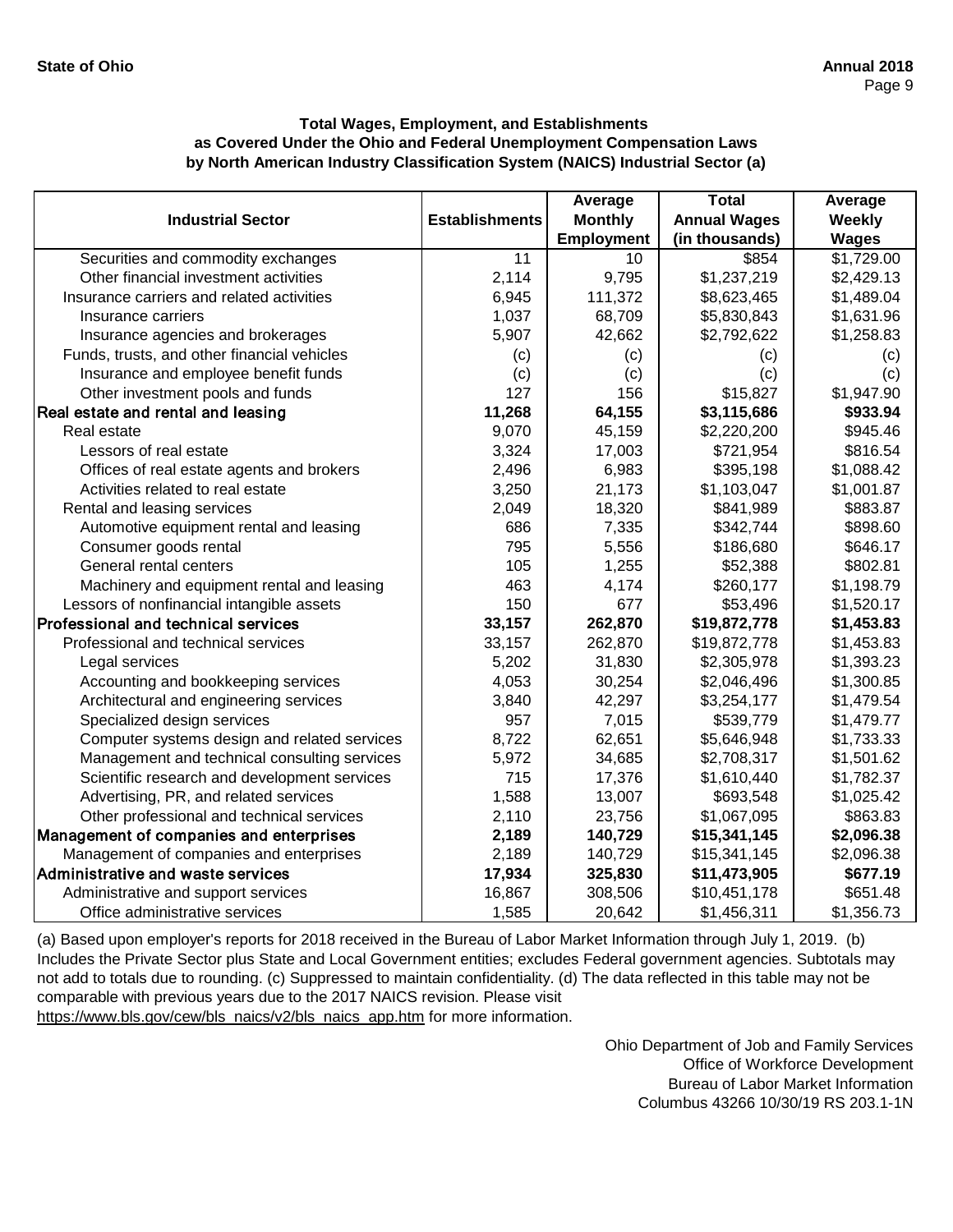|                                             |                       | Average           | <b>Total</b>        | Average      |
|---------------------------------------------|-----------------------|-------------------|---------------------|--------------|
| <b>Industrial Sector</b>                    | <b>Establishments</b> | <b>Monthly</b>    | <b>Annual Wages</b> | Weekly       |
|                                             |                       | <b>Employment</b> | (in thousands)      | <b>Wages</b> |
| Facilities support services                 | 175                   | 4,127             | \$168,763           | \$786.31     |
| <b>Employment services</b>                  | 3,735                 | 139,572           | \$4,212,772         | \$580.44     |
| <b>Business support services</b>            | 1,238                 | 32,043            | \$1,257,228         | \$754.54     |
| Travel arrangement and reservation services | 614                   | 3,418             | \$165,202           | \$929.58     |
| Investigation and security services         | 1,178                 | 24,703            | \$712,088           | \$554.37     |
| Services to buildings and dwellings         | 7,609                 | 72,601            | \$2,010,508         | \$532.56     |
| Other support services                      | 734                   | 11,401            | \$468,306           | \$789.90     |
| Waste management and remediation services   | 1,067                 | 17,324            | \$1,022,727         | \$1,135.31   |
| Waste collection                            | 398                   | 5,714             | \$277,355           | \$933.50     |
| Waste treatment and disposal                | 207                   | 4,888             | \$315,987           | \$1,243.27   |
| Remediation and other waste services        | 462                   | 6,722             | \$429,385           | \$1,228.35   |
| <b>Educational services</b>                 | 3,264                 | 95,539            | \$3,496,856         | \$703.88     |
| <b>Educational services</b>                 | 3,264                 | 95,539            | \$3,496,856         | \$703.88     |
| Elementary and secondary schools            | 579                   | 35,272            | \$1,069,878         | \$583.31     |
| Junior colleges                             | 47                    | 1,284             | \$46,146            | \$691.10     |
| Colleges and universities                   | 238                   | 35,995            | \$1,775,570         | \$948.62     |
| Business, computer and management training  | 328                   | 1,463             | \$83,368            | \$1,095.65   |
| Technical and trade schools                 | 321                   | 3,039             | \$127,332           | \$805.77     |
| Other schools and instruction               | 1,292                 | 10,915            | \$174,673           | \$307.77     |
| <b>Educational support services</b>         | 460                   | 7,570             | \$219,891           | \$558.60     |
| Health care and social assistance           | 31,244                | 808,602           | \$38,462,576        | \$914.75     |
| Ambulatory health care services             | 20,745                | 272,754           | \$16,318,585        | \$1,150.56   |
| Offices of physicians                       | 6,882                 | 94,078            | \$9,205,066         | \$1,881.65   |
| Offices of dentists                         | 3,983                 | 32,242            | \$1,619,101         | \$965.73     |
| Offices of other health practitioners       | 5,084                 | 34,105            | \$1,326,911         | \$748.21     |
| Outpatient care centers                     | 1,592                 | 31,050            | \$1,498,002         | \$927.81     |
| Medical and diagnostic laboratories         | 807                   | 6,425             | \$370,598           | \$1,109.31   |
| Home health care services                   | 1,927                 | 63,877            | \$1,862,394         | \$560.69     |
| Other ambulatory health care services       | 470                   | 10,979            | \$436,512           | \$764.58     |
| Hospitals                                   | 315                   | 252,831           | \$14,465,830        | \$1,100.29   |
| General medical and surgical hospitals      | 219                   | 243,928           | \$14,064,536        | \$1,108.81   |
| Psychiatric and substance abuse hospitals   | 41                    | 3,734             | \$149,112           | \$767.90     |
| Other hospitals                             | 55                    | 5,168             | \$252,182           | \$938.38     |
| Nursing and residential care facilities     | 3,854                 | 168,548           | \$4,843,208         | \$552.60     |
| Nursing care facilities, skilled nursing    | 1,074                 | 93,707            | \$2,852,255         | \$585.35     |

[\(a\) Based upon employer's reports for 2018 received in the](https://www.bls.gov/cew/bls_naics/v2/bls_naics_app.htm) Bureau of Labor Market Information through July 1, 2019. (b) [Includes the Private Sector plus State and Local Governme](https://www.bls.gov/cew/bls_naics/v2/bls_naics_app.htm)nt entities; excludes Federal government agencies. Subtotals may not [add to totals due to rounding. \(c\) Suppressed to maintain c](https://www.bls.gov/cew/bls_naics/v2/bls_naics_app.htm)onfidentiality. (d) The data reflected in this table may not be [comparable with previous years due to the 2017 NAICS re](https://www.bls.gov/cew/bls_naics/v2/bls_naics_app.htm)vision. Please visit [https://www.bls.gov/cew/bls\\_naics/v2/bls\\_naics\\_app.htm fo](https://www.bls.gov/cew/bls_naics/v2/bls_naics_app.htm)r more information.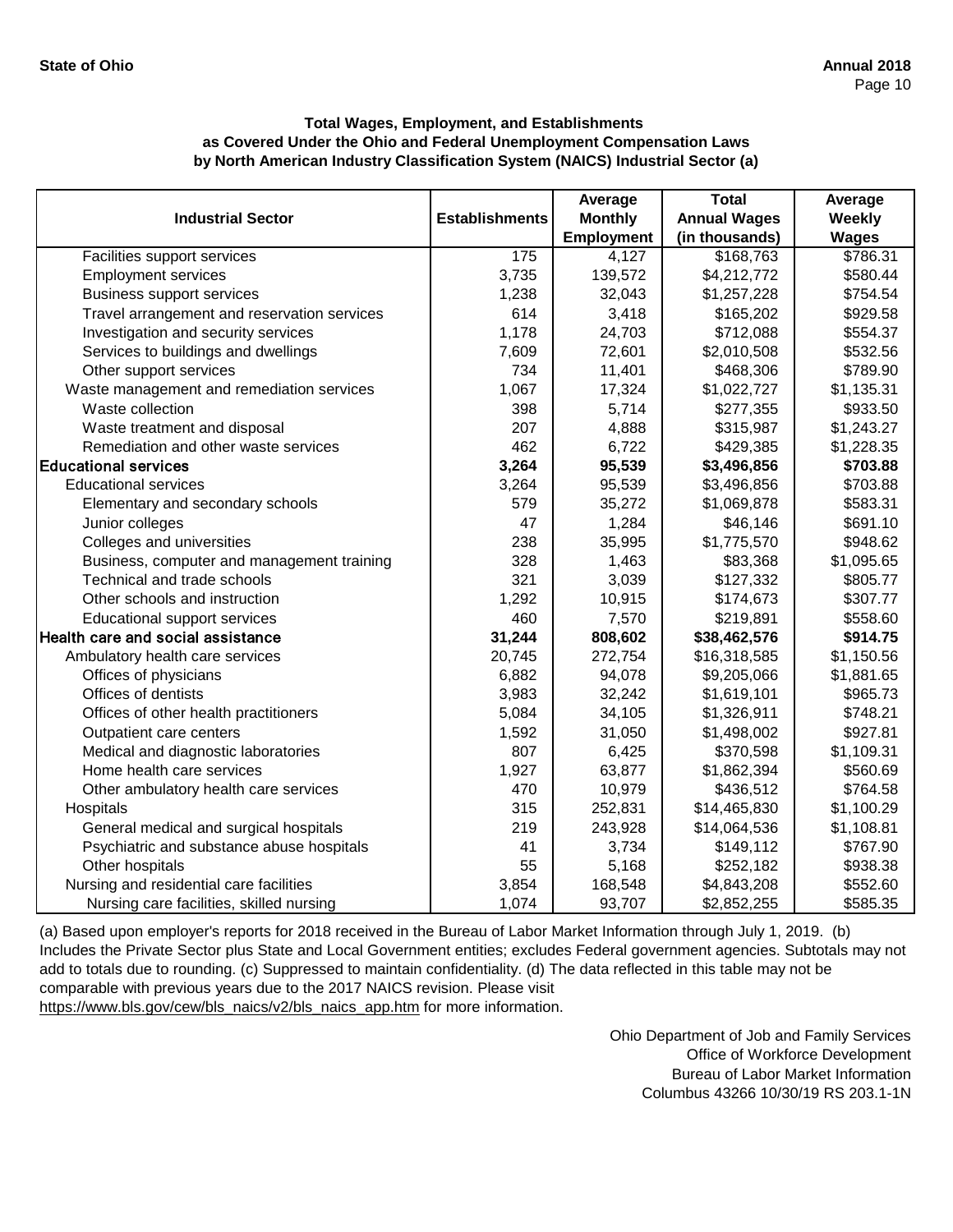|                                               |                       | Average           | <b>Total</b>        | Average      |
|-----------------------------------------------|-----------------------|-------------------|---------------------|--------------|
| <b>Industrial Sector</b>                      | <b>Establishments</b> | <b>Monthly</b>    | <b>Annual Wages</b> | Weekly       |
|                                               |                       | <b>Employment</b> | (in thousands)      | <b>Wages</b> |
| Residential mental health facilities          | 1,851                 | 32,515            | \$860,689           | \$509.04     |
| Continuing care, assisted living facilities   | 709                   | 37,872            | \$994,614           | \$505.04     |
| Other residential care facilities             | 221                   | 4,453             | \$135,650           | \$585.77     |
| Social assistance                             | 6,331                 | 114,469           | \$2,834,952         | \$476.27     |
| Individual and family services                | 3,048                 | 63,141            | \$1,661,117         | \$505.92     |
| Emergency and other relief services           | 388                   | 6,241             | \$214,261           | \$660.21     |
| Vocational rehabilitation services            | 306                   | 11,410            | \$252,524           | \$425.60     |
| Child day care services                       | 2,589                 | 33,677            | \$707,050           | \$403.75     |
| Arts, entertainment, and recreation           | 4,003                 | 81,785            | \$2,834,974         | \$666.62     |
| Performing arts and spectator sports          | 958                   | 15,407            | \$1,440,368         | \$1,797.81   |
| Performing arts companies                     | 173                   | 2,897             | \$116,698           | \$774.79     |
| Spectator sports                              | 142                   | 4,997             | \$964,075           | \$3,709.90   |
| Promoters of performing arts and sports       | 292                   | 6,118             | \$312,224           | \$981.37     |
| Agents and managers for public figures        | 57                    | 156               | \$8,790             | \$1,085.90   |
| Independent artists, writers, and performers  | 294                   | 1,239             | \$38,581            | \$598.63     |
| Museums, historical sites, zoos, and parks    | 202                   | 7,793             | \$228,690           | \$564.35     |
| Amusements, gambling, and recreation          | 2,843                 | 58,584            | \$1,165,915         | \$382.73     |
| Amusement parks and arcades                   | 130                   | 6,720             | \$132,919           | \$380.38     |
| Gambling industries                           | 55                    | 7,569             | \$272,133           | \$691.46     |
| Other amusement and recreation industries     | 2,659                 | 44,296            | \$760,863           | \$330.33     |
| Accommodation and food services               | 24,520                | 484,896           | \$8,192,014         | \$324.88     |
| Accommodation                                 | 1,818                 | 38,577            | \$871,018           | \$434.19     |
| Traveler accommodation                        | 1,568                 | 36,554            | \$830,833           | \$437.10     |
| RV parks and recreational camps               | 213                   | 1,769             | \$34,931            | \$379.71     |
| Rooming and boarding houses                   | 37                    | 254               | \$5,254             | \$397.29     |
| Food services and drinking places             | 22,702                | 446,319           | \$7,320,995         | \$315.44     |
| Special food services                         | 1,404                 | 19,357            | \$421,729           | \$418.98     |
| Drinking places (alcoholic beverages)         | 2,121                 | 15,223            | \$235,838           | \$297.92     |
| Restaurants and other eating places           | 19,177                | 411,738           | \$6,663,428         | \$311.23     |
| Other services (except public administration) | 23,856                | 157,089           | \$5,347,277         | \$654.61     |
| Repair and maintenance                        | 7,841                 | 48,370            | \$2,306,810         | \$917.13     |
| Automotive repair and maintenance             | 5,725                 | 32,997            | \$1,304,563         | \$760.31     |
| Electronic equipment repair and maintenance   | 477                   | 3,513             | \$225,289           | \$1,233.42   |
| Commercial machinery repair and maintenance   | 1,094                 | 9,519             | \$694,129           | \$1,402.35   |

[\(a\) Based upon employer's reports for 2018 received in t](https://www.bls.gov/cew/bls_naics/v2/bls_naics_app.htm)he Bureau of Labor Market Information through July 1, 2019. (b) [Includes the Private Sector plus State and Local Governm](https://www.bls.gov/cew/bls_naics/v2/bls_naics_app.htm)ent entities; excludes Federal government agencies. Subtotals may [not add to totals due to rounding. \(c\) Suppressed to main](https://www.bls.gov/cew/bls_naics/v2/bls_naics_app.htm)tain confidentiality. (d) The data reflected in this table may not be [comparable with previous years due to the 2017 NAICS](https://www.bls.gov/cew/bls_naics/v2/bls_naics_app.htm) revision. Please visit

[https://www.bls.gov/cew/bls\\_naics/v2/bls\\_naics\\_app.htm](https://www.bls.gov/cew/bls_naics/v2/bls_naics_app.htm) for more information.